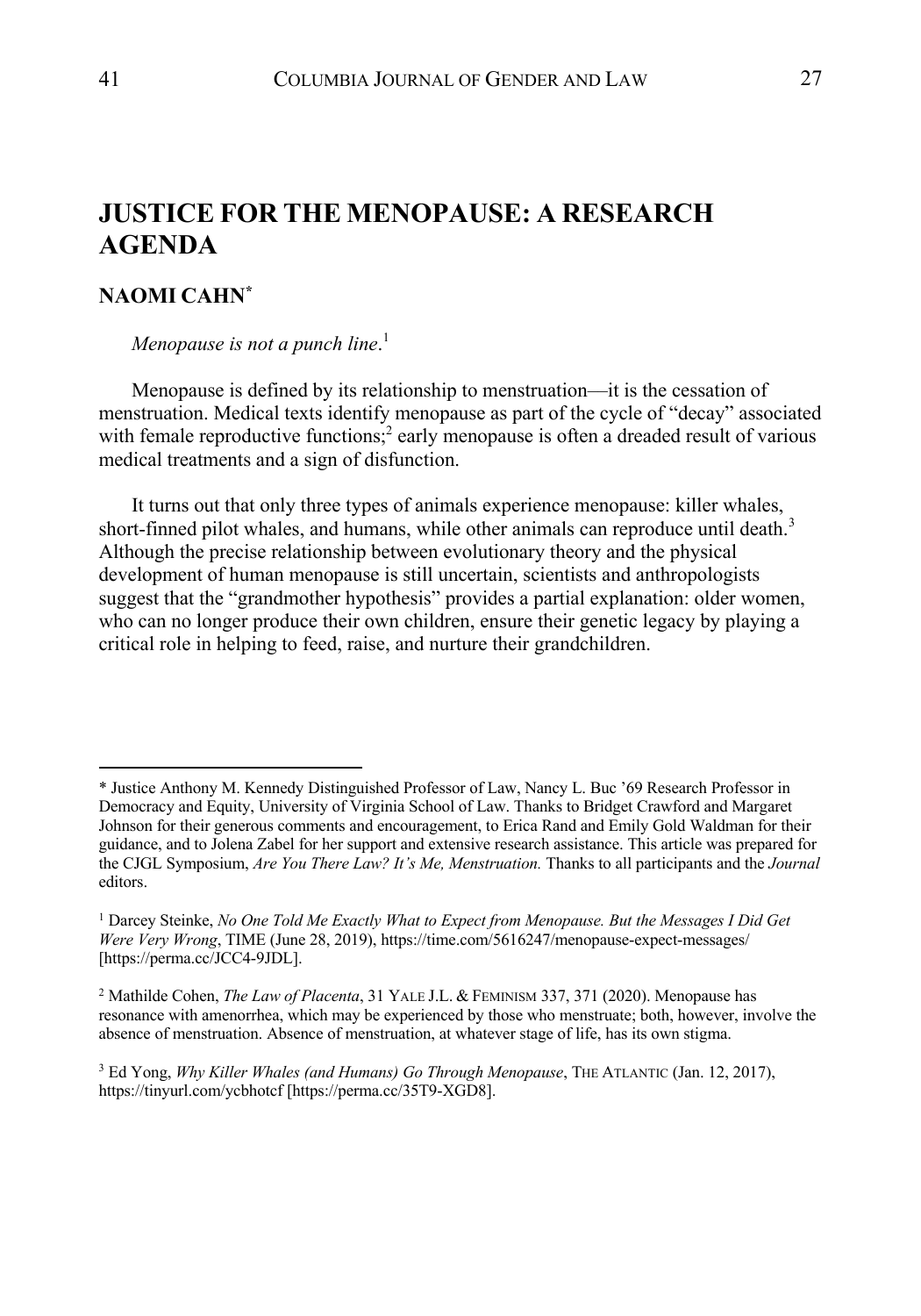The average woman<sup>4</sup> will spend almost as many years "post-menopause" as they will menstruating, and they may spend four years (or more) experiencing perimenopausal symptoms, the transition time between "normal" menstruation and menopause. But legal issues relating to perimenopause, menopause, and post-menopause are just beginning to surface, prompted by the movement towards menstrual justice, feminist jurisprudence, and developments in the law of aging.

This Essay is an initial effort to catalogue various legal approaches to menopause and to set out areas for further analysis. It briefly explores cultural images of menopause and post-menopausal women, including the ubiquitous hot flashes; analyzes potential legal claims for menopausal justice; and suggests the interrelationship between such approaches and social attitudes towards menopause. It suggests that "normalizing" menopause––acknowledging its realities––is one means for removing the associated stigma and "disabilities"<sup>5</sup> and might result in reinterpreting existing laws and guiding future legal reforms.<sup>6</sup>

## **I. Menopause Culture**

In late 2020, an article in *Glamour* magazine tartly noted that "the way we talk about [menopause] (or rather, *don't* talk about it) in our society would make you think it's a

<sup>4</sup> Not all women menstruate, and not all who menstruate are women. Margaret E. Johnson, Emily Gold Waldman, & Bridget J. Crawford, *Title IX & Menstruation*, 43 HARV.J. L. & GENDER 225, 268 (2020). Throughout this Article, I attempt to use inclusive language that recognizes this reality. Nevertheless, most of the stereotypes and medical terminology discussed in the article use the term "woman," so this Essay will sometimes use that term, with an appreciation of the risks of essentialism and also of the risks of identifying individuals solely with reference to their biology. *See* Brittney McNamara, *Period Activist Cass Clemmer Responds to Hate After Posting Period Photo*, TEEN VOGUE (Aug. 2, 2017),

https://www.teenvogue.com/story/period-activist-cass-clemmer-what-its-like-to-get-periods-whiletransgender [https://perma.cc/NL43-HK7A] (addressing menstruation and transgender).

 $<sup>5</sup>$  Using the term "disability" raises more issues than it answers. As Jenna Lauter notes, it could "mean that</sup> normalizing menopause might remove the actual disabilities menopausal women experience [o]r that it could reduce societal perceptions that menopause produces disability, [o]r alternatively that normalizing menopause could prompt society to better accommodate menopause to make it less disabling." And there are different models of disability and the law, including the medical and social models, as well as "the idea that there is no such thing as impairment but there are instead just neutral traits turned to disadvantage by the environment." Elizabeth Emens, *Disability Admin: The Invisible Costs of Being Disabled,* 105 MINN. L. REV. 2329, 2339 (2021).

<sup>6</sup> *See* Bridget J. Crawford, Margaret E. Johnson, Marcy L. Karin, Laura Strausfeld, & Emily Gold Waldman, *The Ground on Which We All Stand: A Conversation About Menstrual Equity Law and Activism*, 26 MICH.J. GENDER & L. 341, 386 (2019).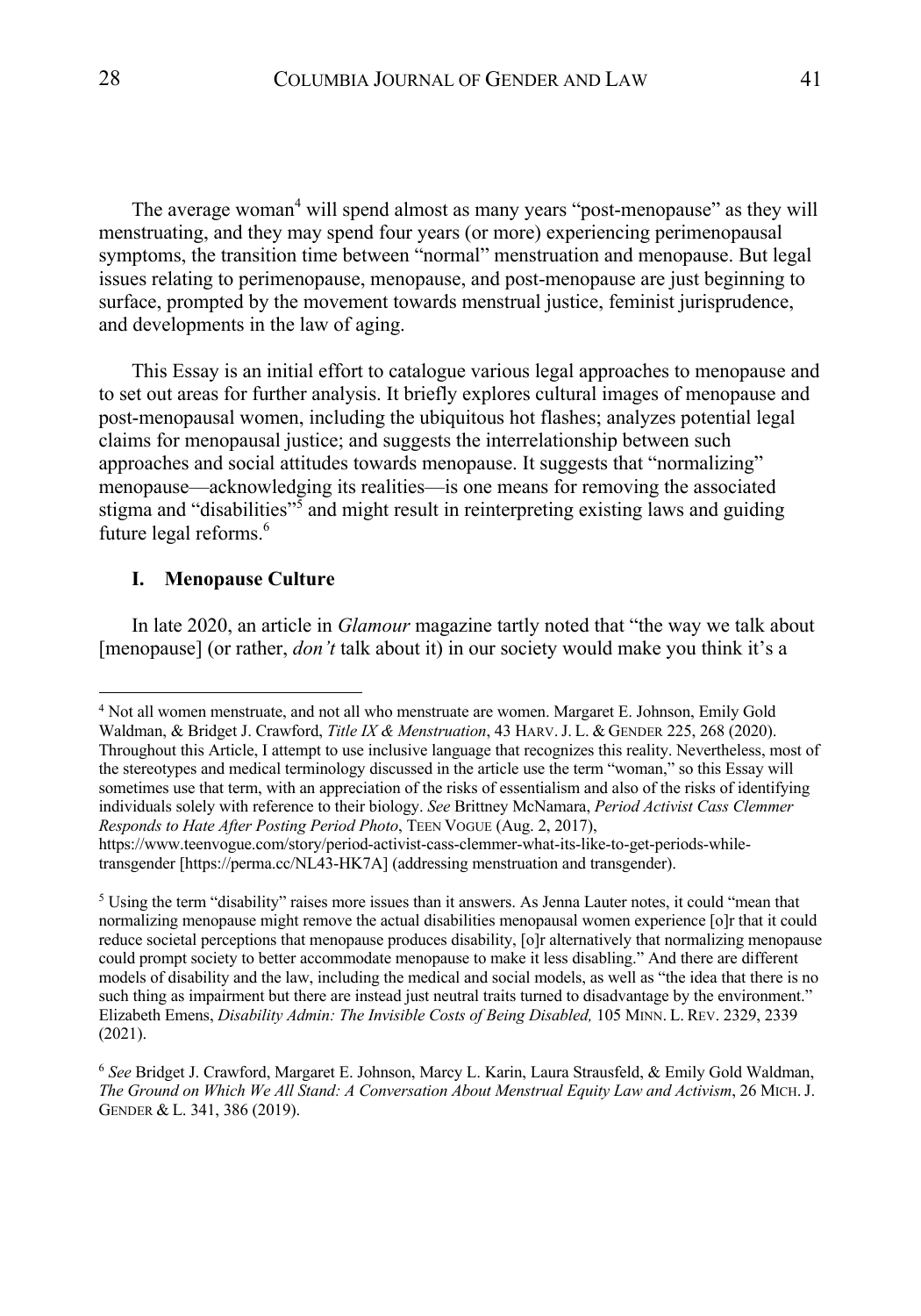dirty word or something to be ashamed of—rather than a natural part of the aging process for women."

It wasn't until the early eighteenth century that menopause began to be viewed as a medical disorder, although the cessation of menstruation was not a new concept. $8$  But it was the distinctive naming of the experience, and its framing as a disorder that first appeared in medical journals around that time.

Since then, much of the focus on menopause has been on curing clinical symptoms, ranging from hot flashes to "vaginal and vulvar atrophy"<sup>9</sup> to the multiple other potential symptoms of perimenopause and menopause<sup>10</sup> and helping to ensure that menopause "was [not] the end of real life."<sup>11</sup> While menstruating women may face the cultural trope of being "impure" and "dirty, $^{12}$  those experiencing menopause face intersectional stereotypes based on both gender and aging. Efforts to "control" menopause and its aftermath through hormone replacement therapy (HRT) became popular after gynecologist Robert Wilson published a best-selling book, *Feminine Forever*, claiming that menopause was a disease that resulted from an estrogen deficiency and could be

<sup>7</sup> *10 Celebrities Who have Spoken Out About Menopause*, GLAMOUR (Oct. 5, 2020), https://www.glamour.com/gallery/celebrities-who-have-spoken-out-aboutmenopause#:~:text=Gwyneth%20Paltrow,-

<sup>9</sup> *Introduction to Menopause*, JOHNS HOPKINS MEDICINE, https://www.hopkinsmedicine.org/health/conditions-and-diseases/introduction-tomenopause#:~:text=Hot%20flashes%20or%20flushes%20are,for%202%20years%20or%20less [https://perma.cc/27VN-VTDW].

<sup>10</sup> *Symptoms,* GEN M, https://gen-m.com/symptoms/ [https://perma.cc/E9TR-EZCT].

<sup>12</sup> Johnson et al., *supra* note 4, at 15.

The%20queen%20of&text=%E2%80%9CI%20think%20when%20you%20get,needs%20a%20bit%20of%20 rebranding [https://perma.cc/2HCW-RDBL].

<sup>8</sup> *See* SUSAN MATTERN, THE SLOW MOON CLIMBS: THE SCIENCE, HISTORY, AND MEANING OF MENOPAUSE 270- 71 (2019); Susan Mattern, *What if We Didn't Dread Menopause?*,

https://www.nytimes.com/2019/09/12/opinion/sunday/menopause-symptoms.html [https://perma.cc/6R73- 4H6T].

<sup>&</sup>lt;sup>11</sup> GAIL COLLINS, NO STOPPING US NOW: THE ADVENTURES OF OLDER WOMEN IN AMERICAN HISTORY 177 (2020).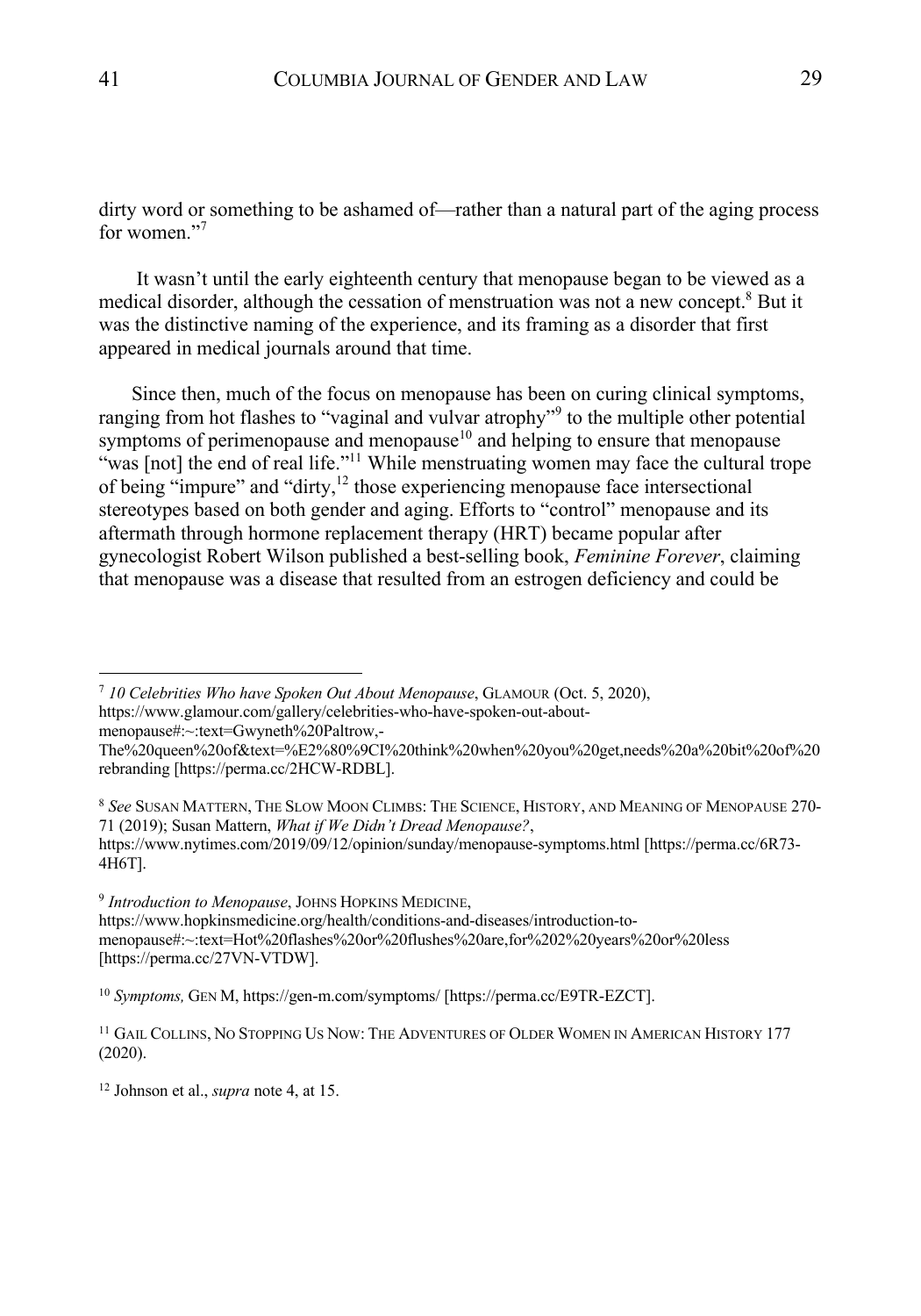treated with estrogen replacement therapy: the promise was that women would never experience the effects of aging.<sup>13</sup>

While HRT can be an effective treatment for menopause symptoms, not only might it—ironically—cause monthly bleeding,<sup>14</sup> it also is still marketed as a pseudo-youth elixir.15 The use of HRT preys on fears of aging, and raises questions of what counts as a legitimate "medical" issue for which treatment is needed.

Of course, notwithstanding the medical and cultural descriptions, individuals do not necessarily experience menopause as a negative disorder.<sup>16</sup> From a medical perspective, at least some menopausal symptoms appear to be culturally-dependent and responsive to psychological interventions.17 And symptoms vary, based on numerous factors.18

Culturally, women themselves have recognized that the years after childbearing might finally free them to experience "more comfort and satisfaction."<sup>19</sup> Indeed, at a time

<sup>14</sup> Menopause Hormone Therapy: Does it Cause Vaginal Bleeding?, MAYO CLINIC (Dec. 02, 2020), https://www.mayoclinic.org/diseases-conditions/menopause/expert-answers/hormone-replacementtherapy/faq-20058499 [https://perma.cc/JEF3-6NN6]; *Side Effects: Hormone Replacement Therapy*, NHS (Sept. 9, 2019), https://www.nhs.uk/conditions/hormone-replacement-therapy-hrt/side-effects/ [https://perma.cc/2N6P-WFWN].

<sup>15</sup> *E.g., Which Hormones Make You Look Younger?,* DFRW ANTI-AGING WELLNESS CENTERS (Jan. 24, 2020), https://www.dfwantiagingwellness.com/2020/01/24/which-hormones-make-you-look-younger/ [https://perma.cc/F7XJ-GNAX] ("Did you know that your hormone levels are evident on your face? It's a little-known fact, but it's true, and no amount of cosmetic treatments can cover up the fact that your hormone levels affect how young you look and feel. For this reason, hormone replacement therapy is becoming a popular treatment for tackling symptoms of age.").

<sup>16</sup> Julia Prague, *Life After Reproduction*, 574 NATURE 34, 34 (2019).

<sup>17</sup> MATTERN, *supra* note 8, at 344 ("complexities in measuring and talking about hot flashes are one reason it has been so hard to generalize about them"). *But see* Myra S. Hunter, *Menopause and Midlife: Psychosocial Perspectives and Interventions*, *in* ROUTLEDGE INT'L HANDBOOK OF WOMEN'S SEXUAL AND REPROD. HEALTH 83 (Jane M. Ussher et al. eds., 2019); Claire Hardy et al., *Self-Help Cognitive Behaviour Therapy for Working Women with Problematic Hot Flushes and Night Sweats (MENOS@Work): A Multicenter Randomized Controlled Trial*, 25 MENOPAUSE 508 (2018).

<sup>18</sup> *See, e.g.,* Samar R. El Khoudary, *The Menopause Transition and Women's Health at Midlife: A Progress Report from the Study of Women's Health Across the Nation (SWAN)*, 26 MENOPAUSE 1213 (2019).

<sup>19</sup> COLLINS,*supra* note 11, at 11–12 (quoting the eighteenth-century diary of Elizabeth Drinker).

<sup>13</sup> Judith A. Houck, "*What Do These Women Want?": Feminist Responses to "Feminine Forever", 1963- 1980*, 77 BULL. HIST. MED. 103, 104 (2003).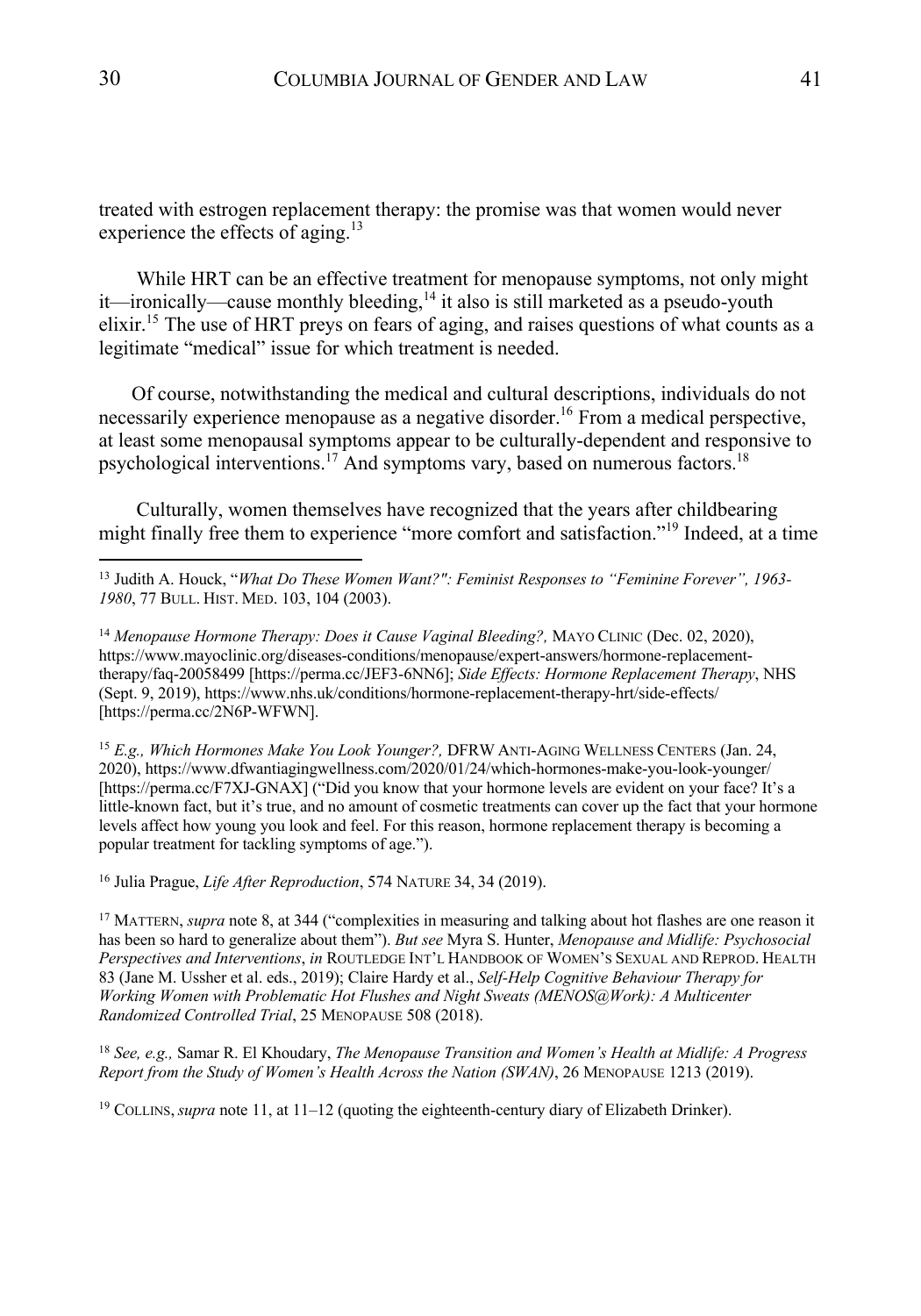with little birth control and when dominant cultural tropes confined women to a separate sphere, it is not surprising that Elizabeth Cady Stanton predicted that she would not reach her prime until age fifty.<sup>20</sup> It is a time of "ungendering," an "opportunity  $\lceil \rceil$  to finally slip outside the brutal binary system" of gender.<sup>21</sup>

Nonetheless, the negative stereotype persists, and menopause remains simultaneously the subject of scorn and neglect. Recently, an attorney disparagingly commented that opposing counsel might be too warm in a room because of menopause.<sup>22</sup> Women report difficulties with handling menopause at work,<sup>23</sup> ranging from the temperature in the office to managing symptoms to harassment;<sup>24</sup> untreated hot flashes result not just in a loss of productivity at work but also higher health claims;<sup>25</sup> and a group calling itself the Red Hot Mamas—the "leading provider of menopause education and support programs"26—even offers tips on how to handle symptoms, such as erratic periods at the office.<sup>27</sup> The femtech industry, which has focused on menstruation and fertility, is just

<sup>22</sup> "You're not getting menopause, I hope," quote. Cruz-Aponte v. Caribbean Petroleum Corp., 123 F. Supp. 3d 276, 278–79 (D.P.R. 2015).

<sup>23</sup> Claire Hardy et al., *Tackling the Taboo: Talking Menopause-Related Problems at Work*, 12 INT'L J. OF WORKPLACE HEALTH MGMT. 28 (2019).

<sup>24</sup> *E.g.,* Megan Reitz, Marina Bolton, & Kira Emslie, *Is Menopause a Taboo in Your Organization?,* HARV. BUS. REV. (Feb. 4, 2020) https://hbr.org/2020/02/is-menopause-a-taboo-in-your-organization [https://perma.cc/JP8V-675K ] ("Some women report being ridiculed, harassed, or stereotyped for being menopausal.").

<sup>25</sup> Sheryl Kraft, *Menopause in the Workplace: How Women Can Cope*, NEXT AVENUE (Nov. 29, 2019), https://www.nextavenue.org/menopause-workplace-women-cope/ [https://perma.cc/UR7G-GKX3].

<sup>26</sup> Red Hot Mamas, *About Us*, RED HOT MAMAS (June 7, 2014), https://redhotmamas.org/about-us/ [https://perma.cc/7X8E-NB4Y].

<sup>27</sup> Red Hot Mamas, *10 Expert Tips – How to Deal with Menopause Symptoms at Work*, RED HOT MAMAS (Dec. 19, 2014), https://redhotmamas.org/10-expert-tips-how-to-deal-with-menopause-symptoms-at-work/ [https://perma.cc/H2GM-P8L4] ("About half of employed women between the ages of 45 and 65 say that managing menopausal symptoms on the job is somewhat or extremely difficult."). Indeed:

<sup>20</sup> *Id.* at 46.

<sup>&</sup>lt;sup>21</sup> DARCEY STEINKE, FLASH COUNT DIARY: MENOPAUSE AND THE VINDICATION OF NATURAL LIFE 81 (2019); *see* ERICA RAND, THE SMALL BOOK OF HIP CHECKS: ON QUEER GENDER, RACE, AND WRITING (WRITING MATTERS!) 111-12 (2020) (describing how menopause made her feel "degendered," and she "could situating the mourning of [her] curvy hips within the erotics of butch/femme").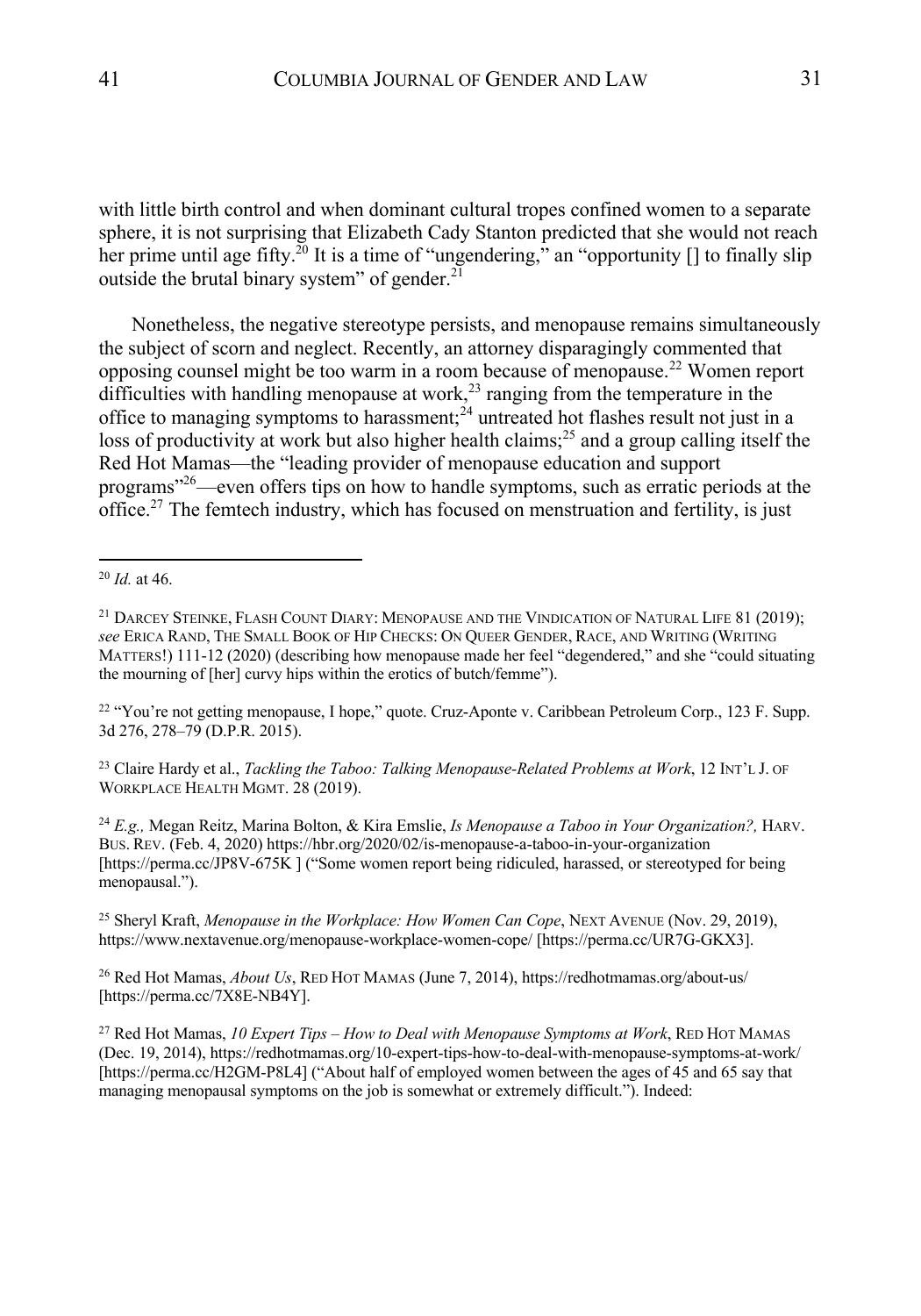beginning to turn to menopause; $^{28}$  while there may be data privacy benefits to not being the subject of femtech, this also suggests menopausal women are not worthy of commodification.

## **II. Legal Theories and Potential Claims**

At one point, menopausal women were explicitly treated differently, such as through insurance denials, because menopause allegedly "disrupted all sorts of physical functions and created nervousness."29 By using the "menopause defense," a party could diminish the harms experienced by menopausal plaintiffs by attributing the women's damages to menopause, thereby providing a potential basis to limit relief.<sup>30</sup> Such allegations might be made against any woman over the age of thirty-five, covering a broader range of women than those actually undergoing menopause.<sup>31</sup> Indeed, airlines attempted to justify age limits of 32 on flight attendants by explaining "that the performance of the stewardess' job requires enthusiasm which is lost with age. . . that women between the ages of 38 and 50 undergo changes of body, personality and emotional reactions, which would interfere with their performance of the stewardess' job," and that, once they reach their midthirties, women thereafter undergo changes associated with the menopause which […]

<sup>29</sup> Valarie K. Blake, *Ensuring an Underclass: Stigma in Insurance*, 41 CARDOZO L. REV. 1441, 1469 (2020).

<sup>30</sup> Phyllis T. Bookspan & Maxine Kline, *On Mirrors and Gavels: A Chronicle of How Menopause Was Used as a Legal Defense Against Women*, 32 IND. L. REV. 1267, 1288–90 (1999).

<sup>[</sup>w]arm environments, stress, lack of access to cold drinking water and certain kinds of required work wear or uniforms can all make the experience of hot flushes worse. High levels of workplace noise may mean difficulties with focus and attention are exacerbated. Equally, working with younger colleagues, men and clients/customers/students/end users could heighten a menopausal woman's anxiety around her self-presentation. Furthermore, physically demanding work or insufficient toilet facilities can make heavy and/or erratic periods even harder to manage.

<sup>28</sup> Jo Brewis, *The Health and Socioeconomic Impact on Menopausal Women of Working from Home*, 27 CASE REPS. IN WOMEN'S HEALTH (2020); Bethany A. Corbin, *Digital Micro-Aggressions and Discrimination: Femtech and the "Othering" of Women*, 44 NOVA L. REV. 337, 343 n.50 (2020); Zara Stone, *Femtech Startups Are Finally Innovating for Menopause*, ELEMENTAL (Apr. 29, 2019), https://elemental.medium.com/femtech-startups-are-finally-innovating-for-menopause-5d16bd1fdb3d [https://perma.cc/KG3M-5EQS].

<sup>&</sup>lt;sup>31</sup> *Id*. They write that following a 1916 opinion establishing menopause as a defense to mitigate personal injury damages, "[a]s long as a woman was thirty-five or over, efforts were made to blame whatever complaint she had on menopause." *Id.* at 1289–90. Successful defendants would "cast female plaintiffs in a negative light and try to persuade courts and juries that the woman suing them was already a damaged person and thus entitled to little or no recovery." *Id.* at 1272.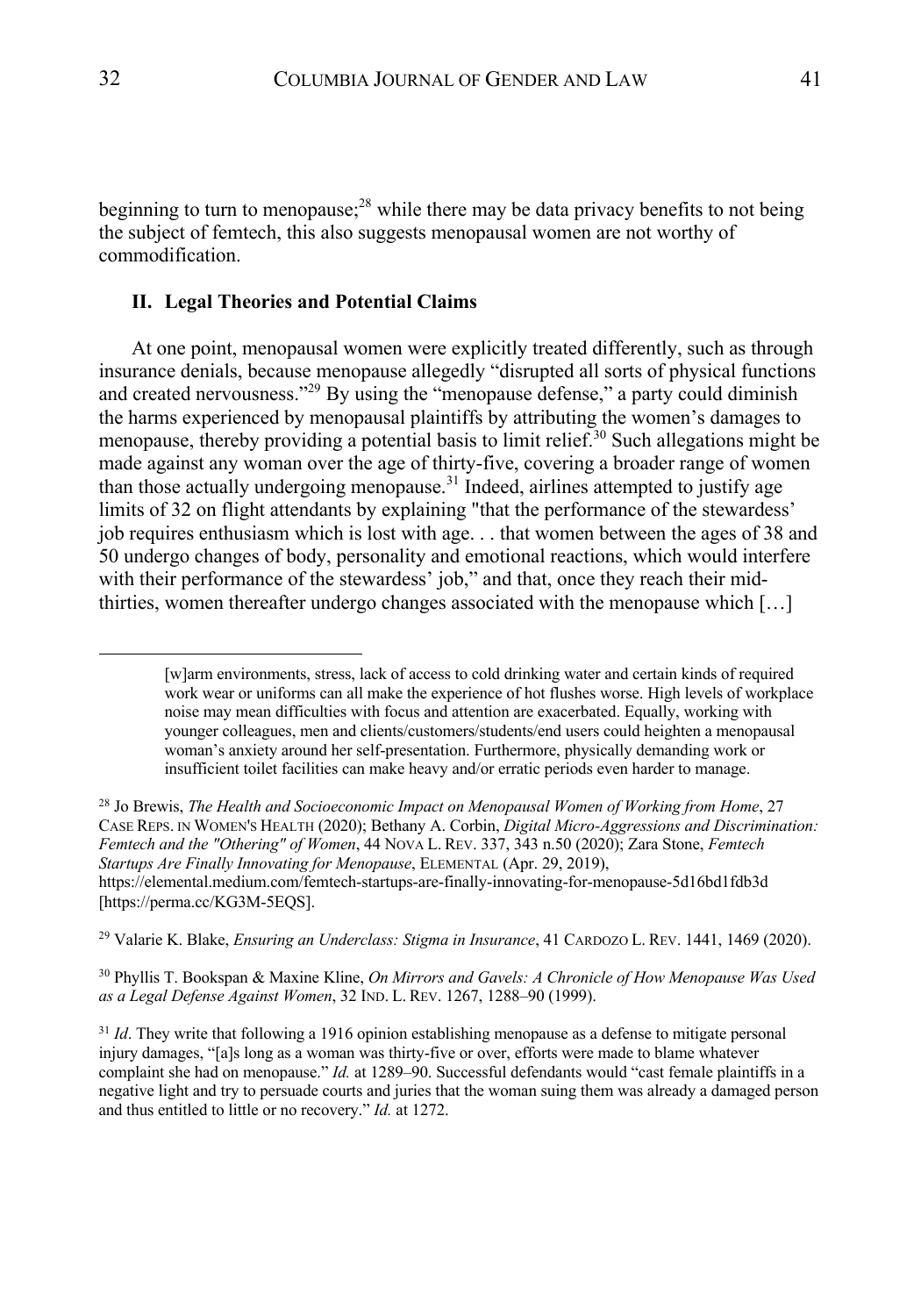would interfere with their satisfactory performance of the stewardess job."<sup>32</sup> In 1999, a law review article observed that menopause had been invoked "in over fifty reported appellate decisions," pertaining to (1) negligence and personal injury, (2) divorce, (3) worker's compensation, and even  $(4)$  product liability cases.<sup>33</sup>

That explicit, almost-blanket discrimination against menopausal women (or women who might be menopausal) based solely on age is now subject to the Age Discrimination in Employment Act (at least for age 40 and over), and the differential treatment has instead assumed alternative forms, a parallel development to other forms of sex-based discrimination. This section provides a brief overview of various legal issues affected by menopause, including an alphabet of antidiscrimination provisions.

## **A. The Pregnancy Discrimination Act**

One of the most salient menopause-related legal issues is whether the Pregnancy Discrimination Act (PDA) covers menopause-related discrimination. The PDA covers pregnancy and related conditions; this has been extended to include lactation, abortion, and under specific circumstances, use of contraception and infertility treatments.<sup>34</sup> With respect to menopause, however, there is little reported case law. In *Coleman v. Bobby Dodd Inst., Inc.*, a lower court held that firing a woman who had soiled company property twice because she was pre-menopausal and experiencing heavy periods, did not constitute sex discrimination under the PDA.<sup>35</sup> The case was settled and did not foreclose such claims in the future; it instead suggested a means for future plaintiffs to proceed by engaging in a comparative showing with similar medical conditions affecting both sexes,

<sup>33</sup> Bookspan & Kline, *supra* note 30, at 1287–88.

<sup>34</sup> The U.S. Equal Employment Opportunity Commission's guidance on the PDA defines its coverage to prohibit discrimination based on current pregnancy, past pregnancy, potential or intended pregnancy (including infertility treatments and contraceptive use), and medical conditions related to pregnancy or childbirth, including lactation and abortion. U.S. EQUAL EMP. OPPORTUNITY COMM'N, EEOC-CVG-2015-1, ENFORCEMENT GUIDANCE ON PREGNANCY DISCRIMINATION AND RELATED ISSUES (2015). Menstruation is not mentioned. *Id.*

<sup>35</sup> Coleman v. Bobby Dodd Inst., Inc., No. 4:17-CV-29, 2017 WL 2486080, at \*2 (M.D. Ga. June 8, 2017). *See* Margaret E. Johnson, *Menstrual Justice*, 53 U.C. DAVIS L. REV. 1, 32 (2019); Jennifer Weiss-Wolf, *U.S. Policymaking to Address Menstruation: Advancing an Equity Agenda*, 25 WM. & MARY J. RACE, GENDER & SOC.JUST. 493, 517 (2019).

<sup>32</sup> *Termination or Reassignment of Airline Stewardess After Reaching 32 Years of Age Held Unlawful Sex Discrimination*, Empl. Prac. Guide P 6001 (C.C.H.), 1968 WL 201597; *see* Toni Scott Reed, *Flight Attendant Furies: Is Title VII Really the Solution to Hiring Policy Problems*, 58 J. AIR L. & COM. 267, 307 (1992) (providing further details about the age-based limitations for women).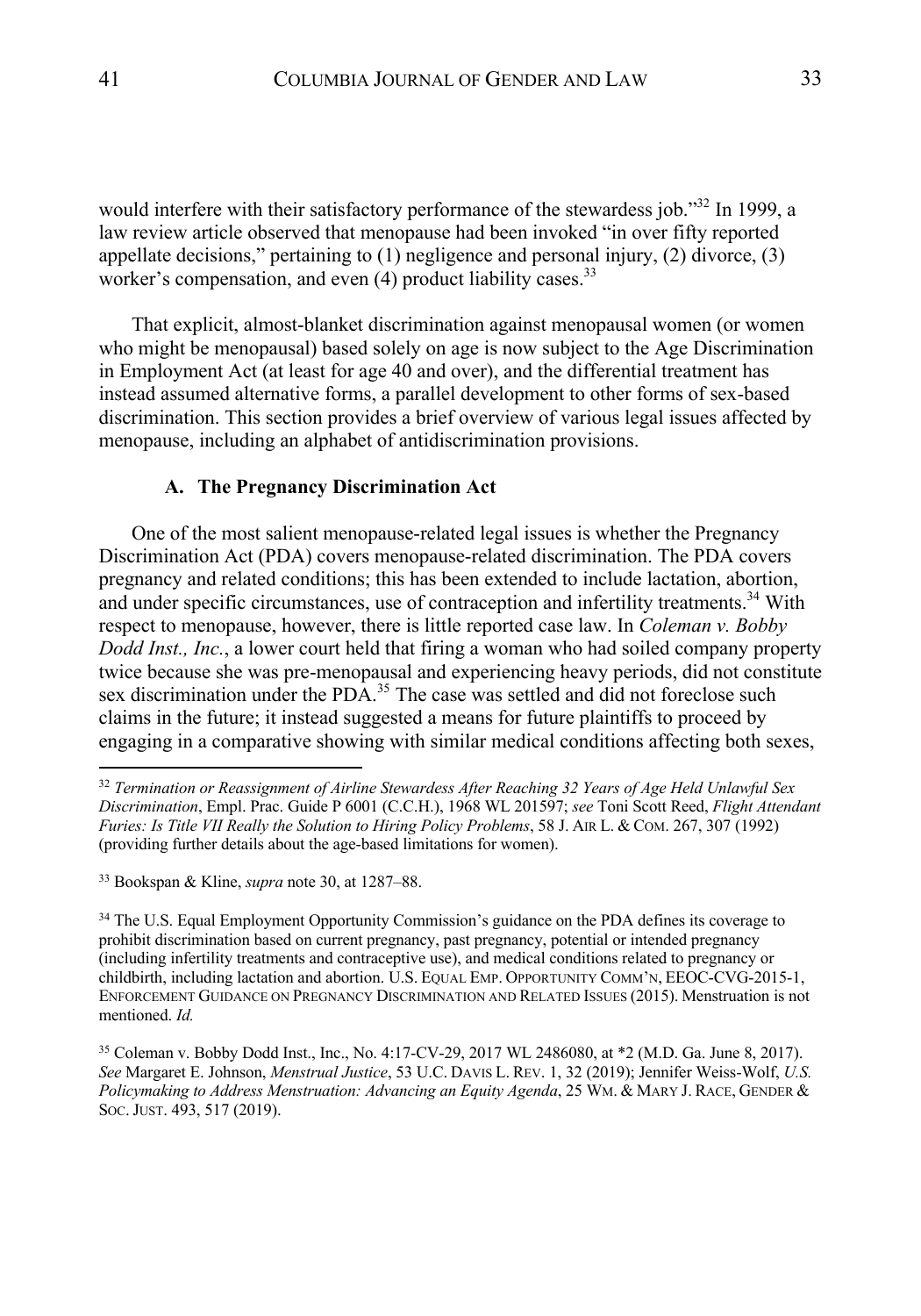and in fact provided the basis for a later case of discrimination by a menstruating woman. $36$ 

Indeed, as the Georgia ACLU argued in *Coleman*, "the PDA applies not only to pregnancy itself, but also to sex-linked conditions linked to women's reproductive capacity, such as the ability to become pregnant, infertility, and regularity of the menstrual cycle. . . Premenopause and its symptoms are, of course, included among such sex-linked conditions."<sup>37</sup> Accordingly, a broad interpretation of the PDA might include menopause-related discrimination. Nonetheless, no U.S. court has yet done so.

#### **B. The Americans with Disabilities Act**

An alternative legal remedy might rest in the Americans with Disabilities Act (ADA), although the concept of menopause as a "disability" raises critical jurisprudential and pragmatic issues. Courts use a three-part test to determine whether a person has a disability under the ADA: there must be a  $(1)$  "physical or mental impairment;"  $(2)$ affecting a "major life activity," that  $(3)$  "substantially limit[s]" that activity.<sup>38</sup> The Supreme Court has held that reproduction constitutes such a "major life activity,"39 finding that the statute covered a woman's HIV status as a physical impairment that substantially impaired reproduction—a major life event.<sup>40</sup> Thus, pregnancy-related issues can qualify as physical or mental impairments. $41$ 

<sup>38</sup> *See* Bragdon v. Abbott, 524 U.S. 624, 630–31 (1998) (applying the three-factor test used by lower courts); *see also* Sarah Lynn Oquist, *Reproduction Constitutes a "Major Life Activity" Under the ADA: Implications of the Supreme Court's Decision in* Bragdon v. Abbott, 32 CREIGHTON L. REV. 1357, 1358 (1999).

<sup>39</sup> *Bragdon*, 524 U.S. at 638.

<sup>40</sup> *Bragdon*, 524 U.S. at 641 ("Respondent's HIV infection is a physical impairment which substantially limits a major life activity, as the ADA defines it.").

<sup>41</sup> AMERICANS WITH DISABILITIES: PRACTICE & COMPLIANCE MANUAL, § 7:84. For a critique of this holding that also briefly addresses whether menopause should fall under this category, *see* Amanda C. Steele, Bragdon v. Abbott: *Stretching the Statutory Limits of the Americans with Disabilities Act*, 44 S.D. L. Rev. 783, 786–87, n.17 (1999).

<sup>36</sup> Betancourt v. Margaritaville Hollywood, Beach Resort, L.P., No. 18-CV-62538, 2019 WL 2119611, at \*4 (S.D. Fla. Mar. 29, 2019).

<sup>&</sup>lt;sup>37</sup> Initial Brief of Plaintiff-Appellant at 19, Coleman v. Bobby Dodd Inst., Inc., 2017 WL 6762403 (11th Cir. Aug. 14, 2017) (No. 17-13023) (case dismissed after settlement). *See* Brooks Land*, Battle of the Sexes: Title VII's Failure to Protect Women from Discrimination Against Sex-Linked Conditions*, 53 GA. L. REV. 1185, 1209 (2019).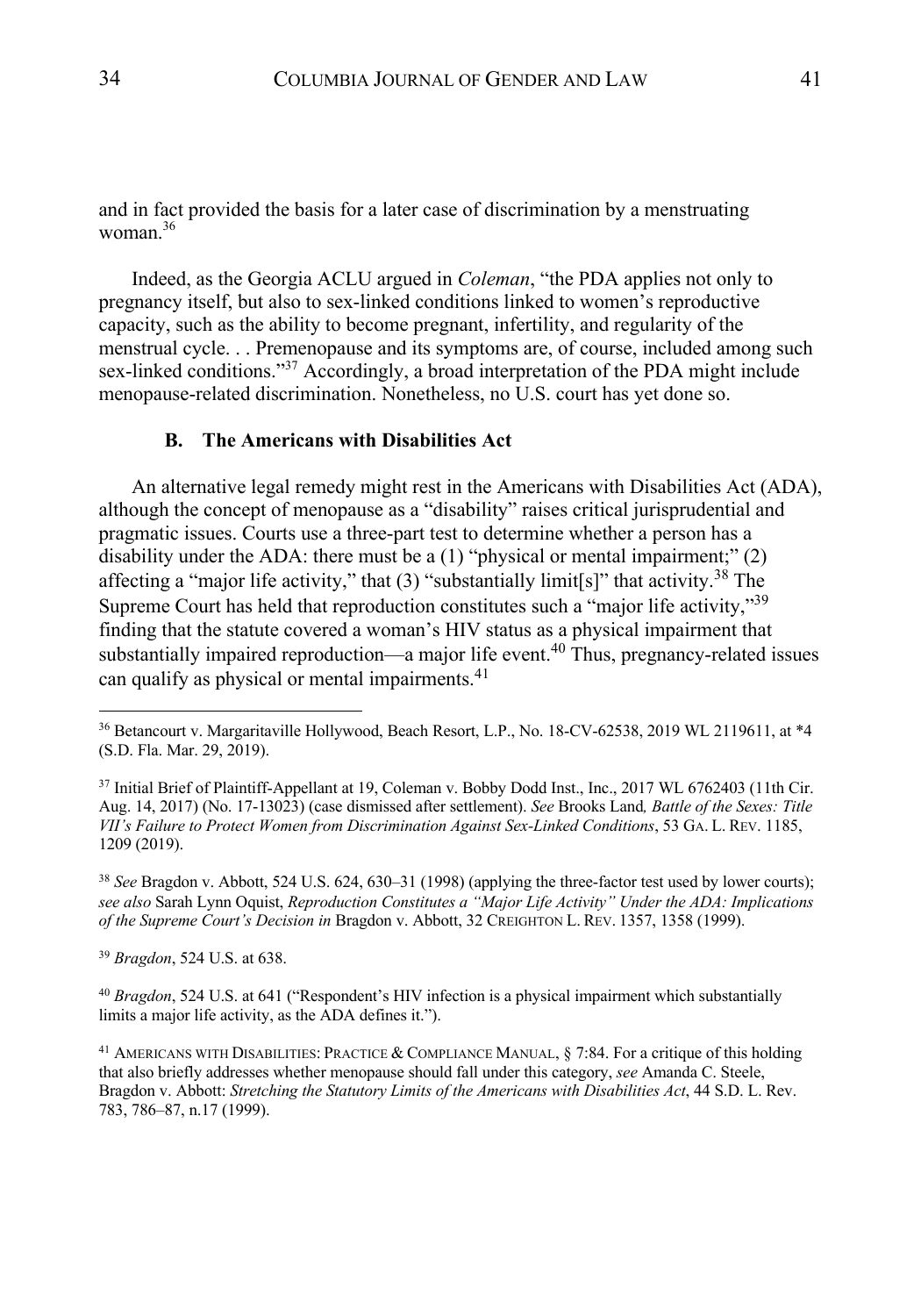Menopause, however, is different. In *McGraw v. Sears, Roebuck & Co.*<sup>42</sup> the district court distinguished menopause from loss or impairment of reproduction due to an illness (e.g., HIV), finding it an "entirely normal consequence of human aging."<sup>43</sup> Since *McGraw*, the few analogous cases agree that menopause (at least on its own) does not qualify as a disability.44 Courts have acknowledged that complications attendant to menopause might cause substantial limitations on a major life activity.<sup>45</sup>

By contrast, when menopause is "not" naturally occurring, courts have been willing to consider ADA coverage. For example, in *Mullen v. New Balance Athletics,* thirty-fiveyear-old Mullen went into menopause after a hysterectomy to address severe ovarian cysts.<sup>46</sup> Following an "outburst," which she alleged was caused by her symptoms of menopause, Mullen was pressured into resigning from her job.<sup>47</sup> The court held that a "reasonable jury could find that an impairment to the endocrine system sufficient to place the plaintiff abruptly into menopause at the age of 35 constituted a *substantial limitation*."<sup>48</sup> The court emphasized the plaintiff's age and the fact that the menopausal symptoms were caused by a hysterectomy.<sup>49</sup> Thus, while framing Mullen's impairment as symptoms of menopause, the court differentiated Mullen's situation from that of a person in menopause due to regular aging.

<sup>44</sup> *E.g.*, Sipple v. Crossmark, Inc., No. 2:10-CV-00570-MCE-KJM, 2012 WL 2798791, at \*5 (E.D. Cal. July 9, 2012) ("no case law suggests that menopause qualifies as a disability either under [California law] or the ADA."). The plaintiff was a menopausal woman experiencing hot flashes, among other symptoms, and sought an exception from her employer's dress code. *Id.* at \*1–2.

<sup>45</sup> Klein v. Florida Dep't of Child. and Fams. Servs., 34 F. Supp. 2d 1367, 1372 (S.D. Fla. 1998) (decided shortly after *Bragdon*). *See* Helen L. Norton et al., *Coverage of Reproductive Technologies Under Employer-Sponsored Health Care Plans: Proceedings of the 2004 Annual Meeting, Association of American Law Schools, Sections on Employee Benefits and Employment Discrimination*, 8 EMP. RTS. & EMP. POL'Y J. 523, 530 (2004) (remarks of Professor Norton that menopause is not an "impairment").

<sup>46</sup> Mullen v. New Balance Athletics, Inc., No. 1:17-cv-194-NT, 2019 WL 958370, at \*1, \*6 (Feb. 27, 2019).

 $47$  *Id.* at \*2-3.

<sup>48</sup> *Id*. at \*6 (emphasis added).

<sup>49</sup> *E.g.*, *id.* (citing *Hubbard v. Day & Zimmermann Hawthorne Corp.*, No. 3:12-CV-00681-MMD, 2015 WL 1281629, at \*4–5 (D. Nev. Mar. 20, 2015)).

<sup>42</sup> McGraw v. Sears, Roebuck & Co., 21 F. Supp. 2d 1017 (D. Minn. 1998); *see* Oquist, *supra* note 38, at 1401–02.

<sup>43</sup> *McGraw*, 21 F. Supp. 2d at 1021; *see* Oquist, *supra* note 38, at 1401–02.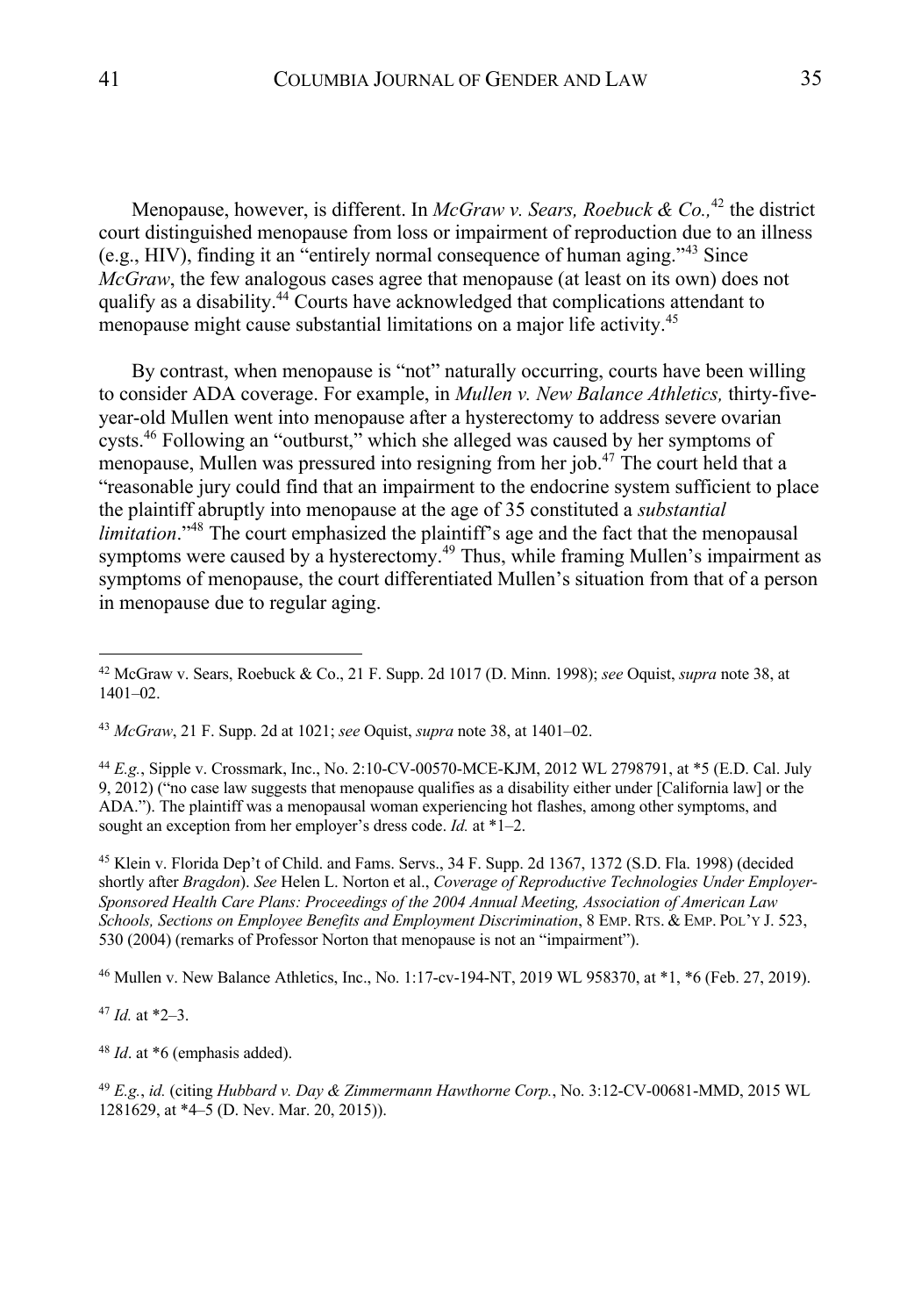"Normal" menopause has thus not yet been treated as a disability under the ADA. While that serves as a recognition that menopause is part of the ordinary course of a woman's life experience, and may be the appropriate legal outcome, that does not preclude particularly severe menopausal symptoms from being covered.

#### **C. Other Potential Legal Claims**

The Age Discrimination in Employment Act covers differential treatment for anyone age forty and over and provides a potential source for claims based on either differential treatment or impact. It has not yet been tested with respect to menopause. The Family and Medical Leave Act provides leave for a woman's own health condition, so "normal" menopause probably does not rise to the level of a serious health condition that could provide the basis for leave.

Other aspects of menopause-related issues concern health law, such as the availability of assisted reproductive treatments to post-menopausal women, or the inclusion or exclusion of older women in medical trials. $50$ 

#### **III. Moving Forward**

Menopause is both exceptionalized, with its association with irrational women experiencing hot flashes and the unwritten message that "your usefulness is over,"<sup>51</sup> and unexceptional, a normal part of the aging process. Cultural images of menopause invariably affect the experience. Legal approaches are nascent and, to some extent, they resonate with the decades-old dilemma of sameness and difference, powerfully articulated in the context of pregnancy; that is, given that menopause is a normal part of the aging process, should it be treated without any special protection (like any other condition) or does it merit special protections. Moreover, determining when discrimination is based on age or menopausal stereotypes underscores the challenges of intersectional legal claims.

Other countries may provide some guidance for the menopausal equity movement. For example, in England, researchers, advocates, and attorneys are engaging in a conversation about menopause, its impact on individuals, and potential discrimination as

 $50$  Given the introductory nature of this Essay, it does not provide further exploration of health law and Title VII; such analysis is forthcoming in Naomi Cahn, Bridget Crawford, & Emily Waldman, *Menopause: Moving the Law Forward* (unpublished Essay 2021).

<sup>51</sup> Steinke, *supra* note 1.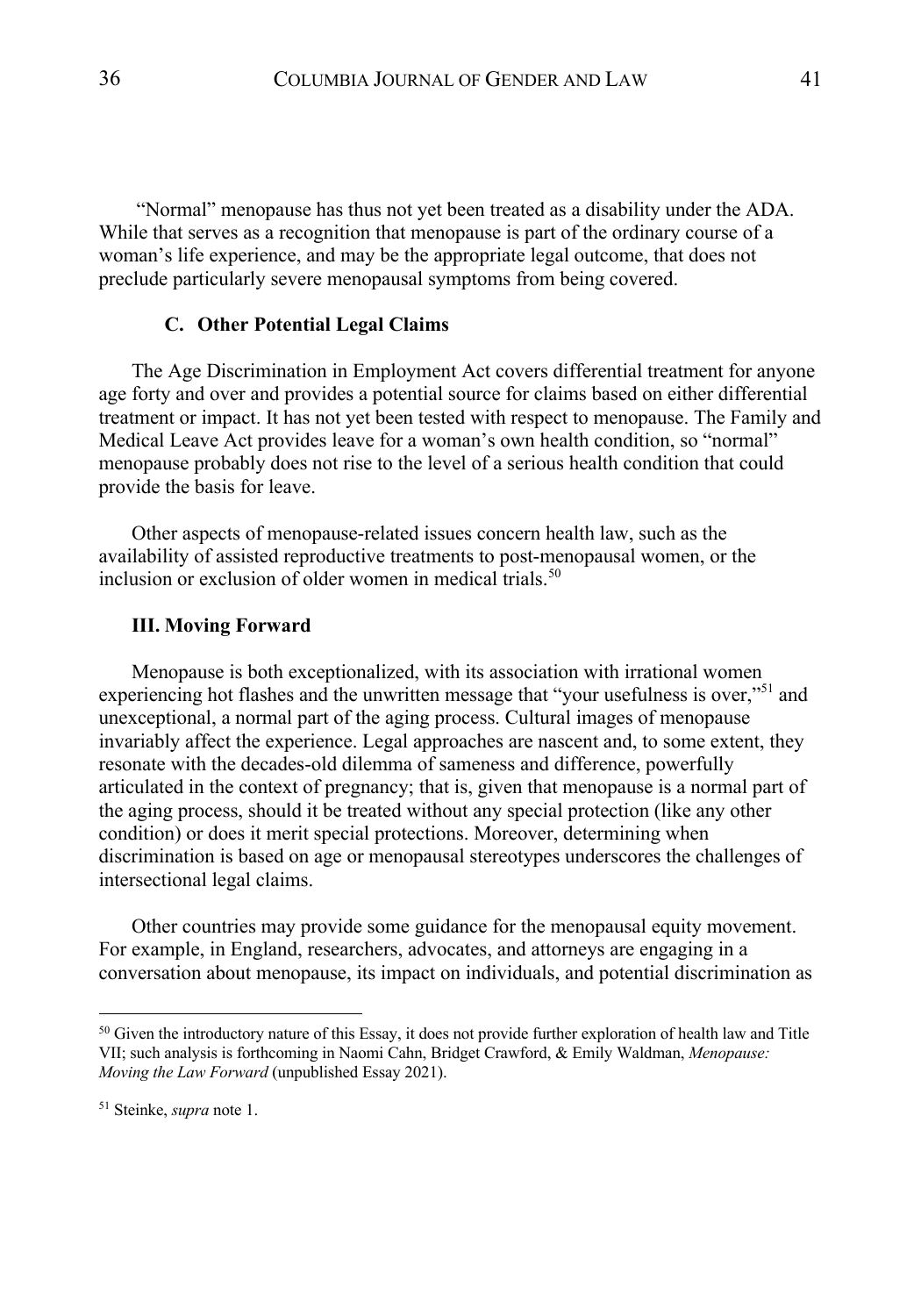a result of that impact.<sup>52</sup> Menopause is generally covered under the prohibition against age, sex, and disability discrimination in British law and also extends to working conditions of people experiencing menopausal symptoms.<sup>53</sup> British members of parliament have also advocated for businesses to adopt menopause policies analogous to maternity policies because menopause "exacts a hefty personal and professional toll."<sup>54</sup> They have even proposed enacting legislation requiring such policies be put in place.<sup>55</sup>

Resources for UK employers, including advice from law firms, describe the impact of menopause on work, noting that the failure to treat menopause like other disabilities constitutes discrimination.<sup>56</sup> The British government notes the importance of health and safety checks, such as for "temperature and ventilation," as well as training for managers in the workplace.<sup>57</sup> This is in contrast to cases in the U.S., which suggest that menopause caused early by a medical condition may merit protection where other symptoms would not.58

<sup>53</sup> *Employment Law and Menopause*, HENPICKED (Aug. 24, 2020), https://menopauseintheworkplace.co.uk/employment-law/menopause-and-employment-law/ [https://perma.cc/54KS-ZYY3].

<sup>54</sup> Boseley & Osborne, *supra* note 52.

<sup>55</sup> *Id.*

<sup>56</sup> *E.g. Menopause At Work*, ACAS, https://archive.acas.org.uk/menopause [https://perma.cc/6N2K-3GEK]; *United Kingdom: Menopause, A Business Issue* (Sept. 30, 2020), https://www.bakermckenzie.com/en/insight/publications/2020/09/uk-menopause-business-issue [https://perma.cc/U2HX-F8GW].

<sup>57</sup> *Menopause at Work, supra* note 56.

<sup>58</sup> *Compare McGraw*, 21 F. Supp. 2d at 1021 *with Klein*, 34 F. Supp. 2d at 1372 *and Merchant v. BT PLC*  (discussed in *United Kingdom: Menopause, A Business Issue*, *supra* n. 56); Viola Lloyd, *Failure to Address Menopause Amounted to Sex* Discrimination, THE HR DIR. (Apr. 18, 2012), https://www.thehrdirector.com/legal-updates/legal-updates-2012/failure-to-address-menopause-amounted-to-

<sup>52</sup> *See, e.g.*, Carol Atikson, Fiona Carmichael & Joanne Duberley, *Menopause Discrimination is a Real Thing – This Is How Employers Can Help*, THE CONVERSATION (Jan. 14, 2019 at 8:28 AM EST), https://theconversation.com/menopause-discrimination-is-a-real-thing-this-is-how-employers-can-help-108641 [https://perma.cc/5C33-TFTE]; Sarah Bosely & Hilary Osborne, *Workplaces Must Protect Women Going Through Menopause, Say MPs*, THE GUARDIAN (Aug. 25, 2019 at 11:00 AM EDT), https://www.theguardian.com/society/2019/aug/25/mandatory-workplace-menopause-policies-uk [https://perma.cc/F4ND-JEY7]; *see also* Hilary Weaver, *Menopause Discrimination Affects Millions of American Women*, SUPERMAJORITY NEWS (Feb. 7, 2020), https://supermajority.com/news/educationfund/menopause-discrimination-affects-millions-of-american-women/ [https://perma.cc/82SP-E5A6] (citing UK researchers as leaders in addressing menopause discrimination).